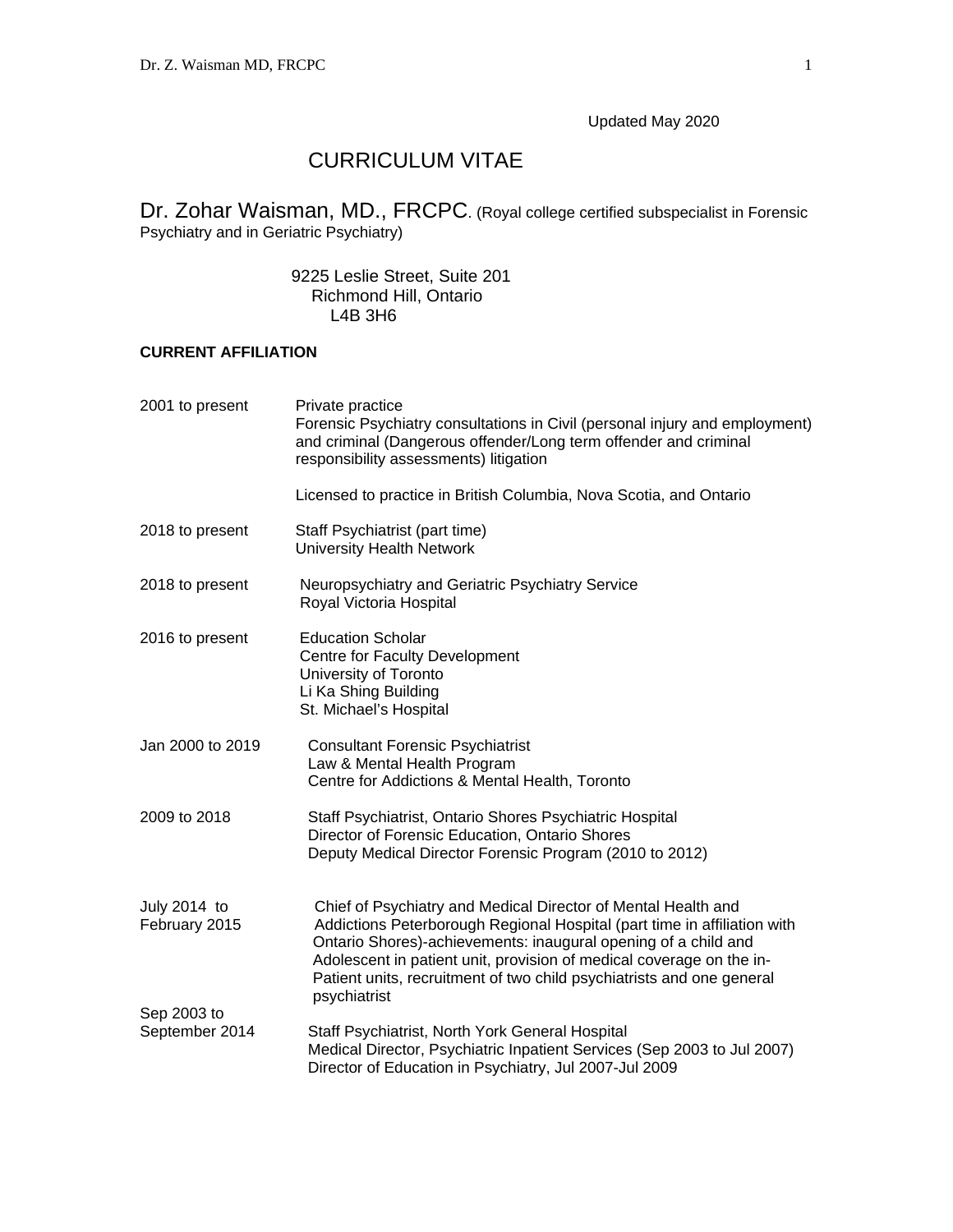| 2007 to present                 | Assistant Professor of Psychiatry, Faculty of Medicine                   |
|---------------------------------|--------------------------------------------------------------------------|
|                                 | University of Toronto cross appointed to the divisions of Law and Mental |
| Health and Geriatric psychiatry |                                                                          |

| Jan 2007 to Present          | Panel Member, Ontario Review Board                                                                                                   |
|------------------------------|--------------------------------------------------------------------------------------------------------------------------------------|
| Jan 2007 to 2009             | Panel Member, Consent and Capacity Board                                                                                             |
| Jan 2007-Jan 2009            | Consultant Psychiatrist<br>Wasser Pain Management Program<br>Mount Sinai Hospital, Toronto                                           |
| Apr 2007 to Present          | Psychiatric Non-Economic Loss Assessor<br>Workplace Safety & Insurance Board                                                         |
| 2002 to 2005                 | <b>Staff Forensic Psychiatrist</b><br>Regional program, rehabilitation (05), assessment (07)<br>Mental Health Centre Penetanguishene |
| Jan 2000 to Jan 2002         | <b>Consultant Forensic Psychiatrist</b><br>Metro East Court                                                                          |
| Jan 2000 to<br>February 2012 | <b>Consultant Forensic Psychiatrist</b><br>Old City Hall Court<br><b>North York Court</b>                                            |

## **EDUCATION**

| 2001 | Fellowship in Forensic Psychiatry<br>University of Toronto<br>Department of Psychiatry |
|------|----------------------------------------------------------------------------------------|
| 2000 | Fellowship in Psychiatry<br>University of Toronto<br>Department of Psychiatry          |
| 1995 | Doctor of Medicine<br><b>McMaster University</b><br>Hamilton, Ontario                  |
| 1992 | B.Sc., (Hon) in Clinical Psychology (3 years towards)<br><b>York University</b>        |

# **CERTIFICATION**

2015 Royal College of Physician and Surgeons of Canada certified as a subspecialist in Geriatric Psychiatry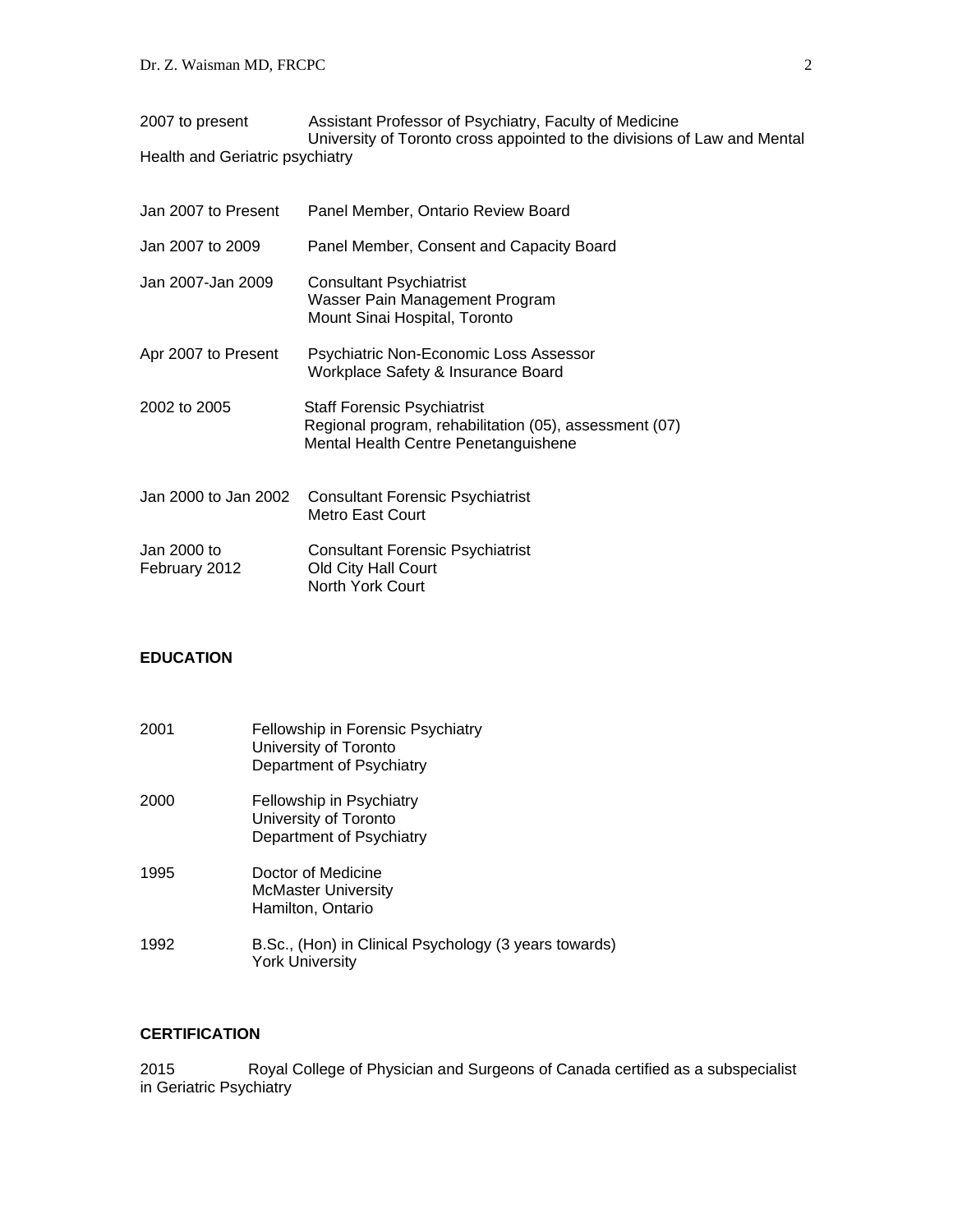2013 Royal College of Physician and Surgeons of Canada certified as a subspecialist in Forensic Psychiatry

| 2000 | Fellow of the Royal College of Physicians & Surgeons of Canada |
|------|----------------------------------------------------------------|
| 2000 | Independent Practice Licence - Ontario College of Physicians   |

1997 Licentiate of the Medical Council of Canada

#### **AFFILIATION**

Member of the Canadian Society of Medical Evaluators Member of the Canadian Association of Law and Mental Health Member of the Academy of Geriatric Psychiatry Member of the Canadian and Ontario Medical Associations

#### **AWARDS & SCHOLARSHIPS**

| 2014 | <b>Education Scholars Program</b><br>University of Toronto, Faculty of Medicine                                              |
|------|------------------------------------------------------------------------------------------------------------------------------|
| 2011 | Inaugural Dr. Peter Prendergast Award for Excellence in Education<br><b>Ontario Shores Centre for Mental Health Sciences</b> |
| 2004 | Abe Miller Award in Undergraduate Teaching<br>University of Toronto                                                          |
| 2002 | John Armstrong Award for Teaching Excellence in Family Medicine<br>Department of Family Medicine, University of Toronto      |
| 1999 | The Bristol Myers Squibb Fellowship of the Association of Academic Psychiatry                                                |
|      | The Weightman Berris Academy Award for Excellence in Teaching                                                                |
|      | The R.O. Jones Award for Best Paper by a Resident<br>Canadian Psychiatric Association                                        |
|      | EFPO (Educating Future Physicians for Ontario) Fellowship                                                                    |
| 1998 | The Clarke Institute of Psychiatry Award for Excellence in Teaching                                                          |
| 1997 | The University of Toronto Department of Psychiatry Resident<br><b>Teaching Award</b>                                         |

## **PROFESSIONAL ACTIVITIES**

| 2016      | Member, Canadian Association of Geriatric Psychiatry<br>Member, Canadian Association of Psychiatry and the Law |
|-----------|----------------------------------------------------------------------------------------------------------------|
| 1998-1999 | Psychiatry Residents' Association of Toronto,<br>Co-President                                                  |
| 1996-1998 | Member of the Department of Psychiatry Recruitment Committee                                                   |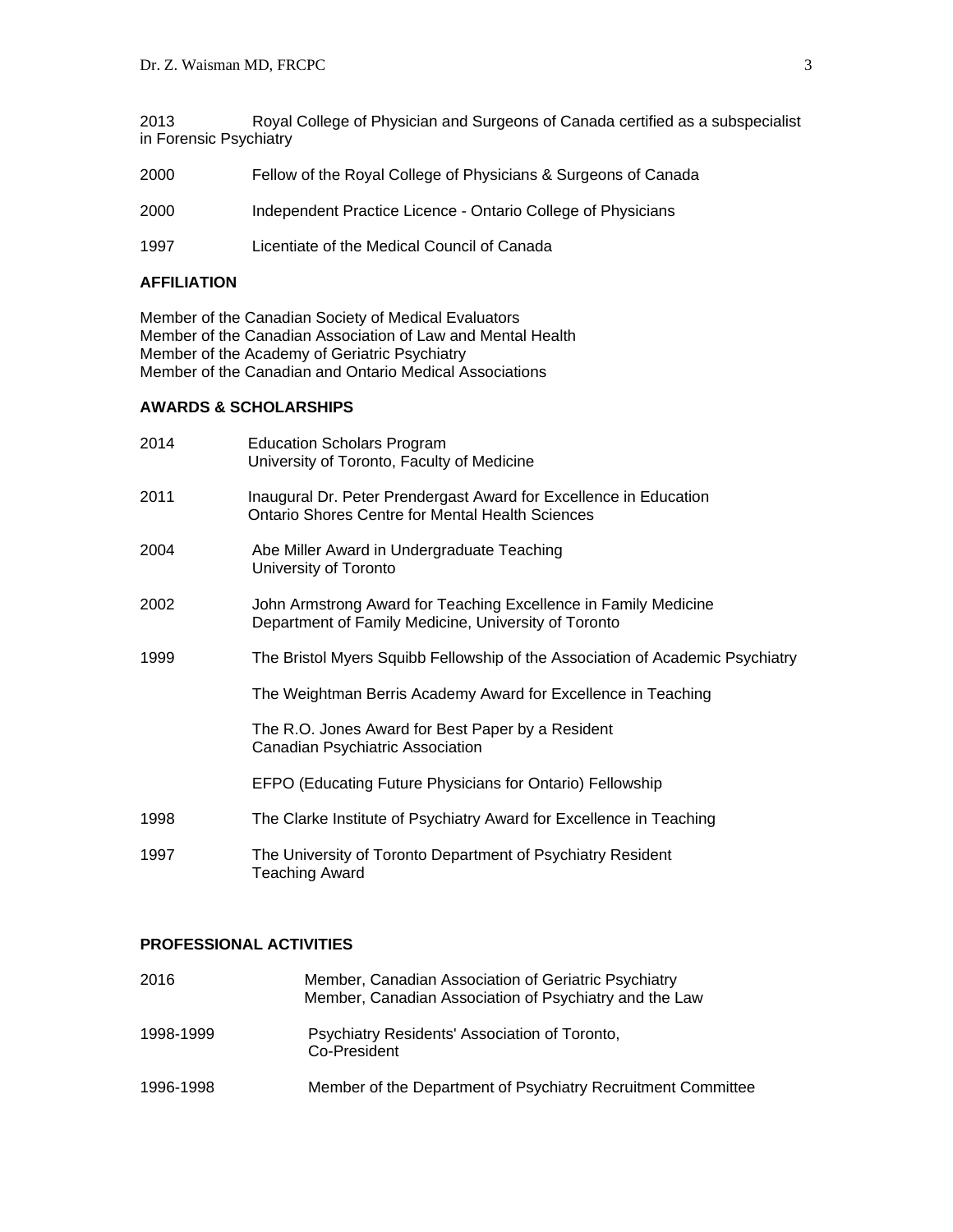| 1997-1998                    | Co-Ordinator and Chair of the Medical Student Club,<br>Part of the Recruitment Committee Activities  |
|------------------------------|------------------------------------------------------------------------------------------------------|
| 1997-1998                    | Resident Representative on the Supervisor Evaluation Committee                                       |
| 1996                         | Resident Representative on the PGY1 Curriculum Committee                                             |
| 1996-1998<br>2002-to Present | Member of the Undergraduate Education Committed<br>University of Toronto                             |
| 1997 to Present              | Examiner for the International Medical Graduate<br>Admission Test and Clinical Clerkship Examination |

## **TEACHING**

| Post Graduate Education Director (acting), Ontario Shores Centre for<br>2011 to 2012<br><b>Mental Health Sciences</b> |                                                                                                                                                                                                                                                                                                                              |  |
|-----------------------------------------------------------------------------------------------------------------------|------------------------------------------------------------------------------------------------------------------------------------------------------------------------------------------------------------------------------------------------------------------------------------------------------------------------------|--|
| 2009 to 2018                                                                                                          | Director of Forensic Education, Ontario Shores                                                                                                                                                                                                                                                                               |  |
| 2000 to Present                                                                                                       | Development and Teaching of Personality Disorders and<br>Chronic Care Course for Mental Health Professionals,<br>(300 registrants from the fields of Social Work, Nursing and<br>Occupational Therapy)                                                                                                                       |  |
| 1996 to Present                                                                                                       | Development of and teaching of Personality Disorders Course<br>(five week course - 2 hours duration of the academic year)                                                                                                                                                                                                    |  |
|                                                                                                                       | In 1996, the Course was first offered as an optional addition to the<br>undergraduate core curriculum for clinical clerks at the Clarke Institute of<br>Psychiatry, now CAMH                                                                                                                                                 |  |
|                                                                                                                       | In 1997, the course became an integral and mandatory part of the core<br>curriculum at the Clarke Institute of Psychiatry for clinical clerks.                                                                                                                                                                               |  |
| clinical                                                                                                              | In 1998, the course became a required part of the core curriculum for                                                                                                                                                                                                                                                        |  |
|                                                                                                                       | clerks at the Toronto Hospital, Mount Sinai Hospital, and the Clarke<br>Institute, now CAMH. It is replacing the Personality Disorders Week<br>at these sites. Training of Residents in the Program in teaching this<br>course at other sites such as Sunnybrook & Womens, Wellesley Hospital<br>and St. Michael's Hospital. |  |
| 1998                                                                                                                  | Coordinator of the ASCM II (Arts & Sciences of Medicine) Course                                                                                                                                                                                                                                                              |  |
| 1997-1998                                                                                                             | Tutor - Case Based Teaching<br><b>Substance Abuse Week for Clinical Clerks</b>                                                                                                                                                                                                                                               |  |

#### **RESEARCH ACTIVITIES**

2016 In process of applying for a grant- What are the needs of health care providers across the continuum of care of aggressive geriatric patients that would promote excellence in care delivery and improved safety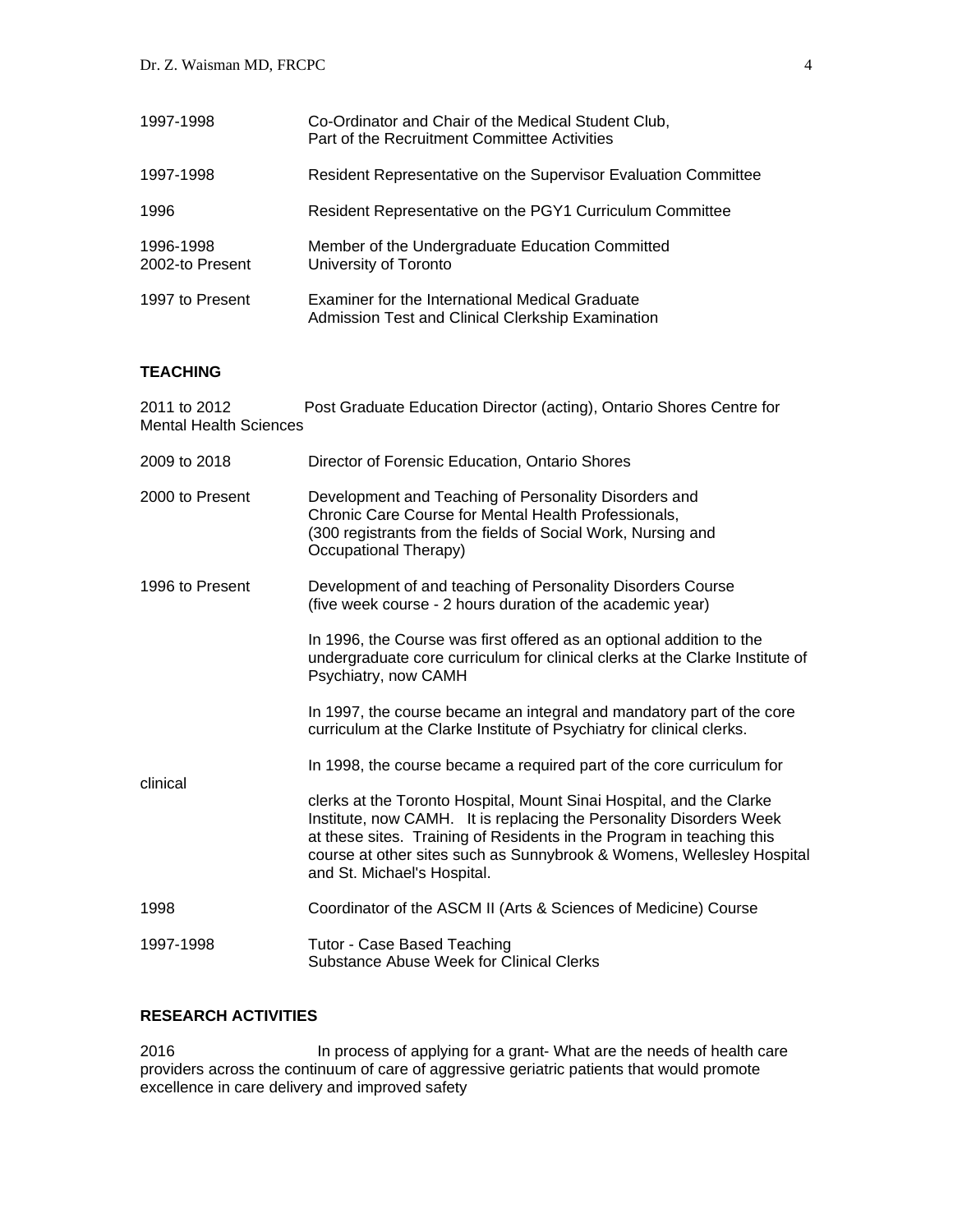### Principal Investigator Z. Waisman MD, FRCPC

Co-investigators J. Holley (behavioural therapist), U. Krishnan (psychiatry resident PGY 6), Janet Katchaluba RN

2015 to present Towards a violence risk assessment in the elderly- looking at violence throughout the continuum of long term care facilities, general hospitals, and tertiary care facilities

| 2000 to Present | Counter-Transference in Mental Health Care                                                                                                                                                 |
|-----------------|--------------------------------------------------------------------------------------------------------------------------------------------------------------------------------------------|
| 1996 to Present | Teaching mental health professionals to understand and use<br>counter-transference in working with Personality Disordered patients.                                                        |
| 1996-1998       | <b>Treatment for Chronic Facial Pain</b>                                                                                                                                                   |
| 1996-1998       | Teaching Medical Students to understand and use counter-transference<br>in working with Personality Disordered patients in collaboration with<br>Dr. Richard Tiberius and Dr. Brian Hodges |
| 1996-1998       | Treatment for Chronic Facial Pain in collaboration with<br>Dr. Peter Moran and Dr. Jon Hunter                                                                                              |
| 1998-Present    | Project CREATE - Teaching about substance abuse and depression<br>to medical students in collaboration with Dr. Brian Hodges                                                               |
| 1999            | Residents as Teachers - The impact of Resident-initiated project on<br>resident teachers recruitment in collaboration with Dr. Brian Hodges,<br>Dr. Susan Abbey, Dr. Richard Tiberius.     |

#### **PUBLICATIONS**

| 2016 | Canadian Association of Geriatric Psychiatry- Online Review Course-<br>chapter on Risk Assessment in Geriatric Psychiatry                                                                                                                                                                                       |
|------|-----------------------------------------------------------------------------------------------------------------------------------------------------------------------------------------------------------------------------------------------------------------------------------------------------------------|
| 2016 | Waisman, Z., Upper Law Society of Canada, New Guides to the Evaluation<br>of Psychiatric Impairment as part of Oatley McLeish annual course                                                                                                                                                                     |
| 2009 | Waisman, Z., Defining Pain Disorders, Claims Canada, Jun-Jul issue.                                                                                                                                                                                                                                             |
| 1999 | Waisman, Z., Tiberius R., Hodges, B., Leszcz M., Abbey S., Teaching<br>Medical Students about Psychotherapy, Canadian Psychiatric<br>Association, 49th Annual Meeting Abstract.                                                                                                                                 |
| 1998 | Tiberius R.G., Smith R.A., Waisman Z., Implications of the Nature of<br>'Expertise' for teaching Faculty Development. In M. Kaplan (Ed), to<br>Improve the Academy, Vol 17, pp. 123-138. Stillwater OK, New Forums<br>Press and the Professional and Organizational Development Network in<br>Higher Education. |
| 1998 | Flak, E., Waisman, Z., Teaching Guidelines for Personality Disorders<br>Week for Clinical Clerks - Course Syllabus,<br>University of Toronto Undergraduate Education Committee                                                                                                                                  |
| 1998 | Waisman, Z., Tiberius, R., Hodges, B.                                                                                                                                                                                                                                                                           |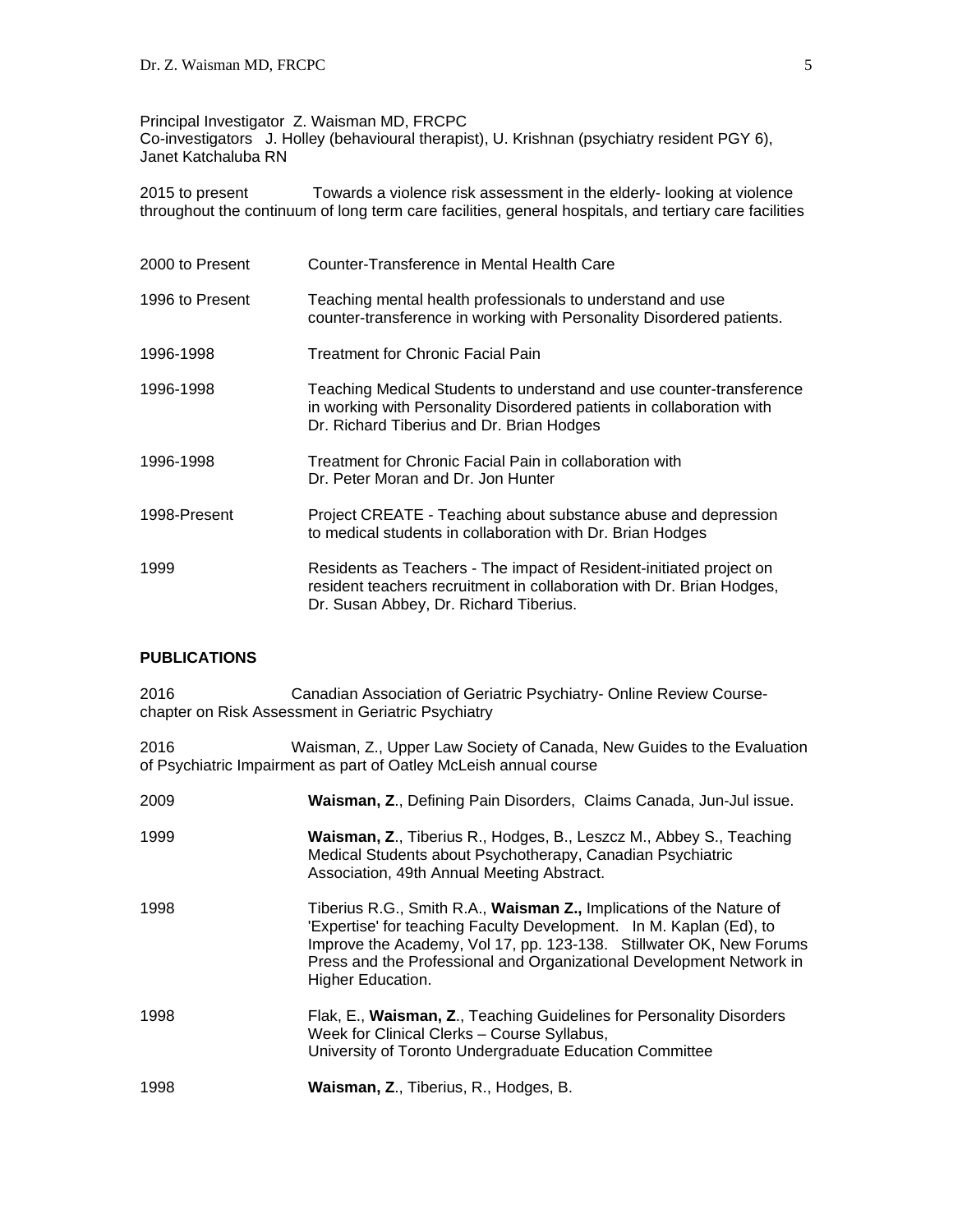|      | Teaching Medical Students to Understand and use Countertransference<br>in Working with Personality Disordered Patients (in Publication)                                                                                                                         |
|------|-----------------------------------------------------------------------------------------------------------------------------------------------------------------------------------------------------------------------------------------------------------------|
| 1998 | Azadian, A., Waisman, Z., Shugar, J.,<br>Bipolar Disorder: Are You Missing the Diagnosis?<br>The Canadian Journal of Diagnosis, Vol. 15, Number 5, pp. 101-109,<br>May 1998                                                                                     |
| 1998 | <b>Waisman, Z., Tiberius, R., Hodges, B.,</b><br>Teaching Medical Students about Personality Disorders, Abstract<br>Research published in Proceedings of the 24 <sup>th</sup> Harvey Stancer Day,<br>Department of Psychiatry, University of Toronto, June 1998 |
| 1999 | Waisman, Z., Tiberius, R., Hodges, B., Teaching Psychotherapy to<br>Medical Students using Personality Disorders as an example, Abstract<br>published in the Ontario Psychiatric Association Scientific Programme<br>79th Annual Meeting, January 20-23         |
| 1998 | Moran, P., Hunter, J., Waisman, Z., Psychiatric Problems in<br>Chronic Facial Pain, Alpha Omega, Vol. 91, number 2, Scientific Issue,<br><b>July 1998</b>                                                                                                       |

## **PRESENTATIONS**

| April 20, 2017     | Chronic Pain, Narcotics, and Medical Marijuana in Litigation<br>Canadian Defence Lawyer's Association<br>Halifax                                                                                                           |
|--------------------|----------------------------------------------------------------------------------------------------------------------------------------------------------------------------------------------------------------------------|
| March 1, 2017      | <b>Key Note Speaker</b><br>Central East Regional Elder Abuse Conference<br>Perceptions of risk of violence in the elderly with Donna Kellway Assistant                                                                     |
|                    | Crown Attorney Scarborough Crown Office                                                                                                                                                                                    |
| September 23, 2016 | Brain injury, PTSD, and Chronic Pain in Litigation<br>A Course for Psychiatrists with Mr. A. Little LLB<br>Canadian Psychiatric Association Annual Meeting, Toronto                                                        |
| September 22,2016  | Invited guest lecture<br><b>Litigating Disability Claims</b><br><b>Ontario Bar Association</b>                                                                                                                             |
| June 18, 2016      | Invited guest lecture<br><b>Atlantic Provinces Trial Lawyers Association</b><br>The Doctor is In: Medical Elements of Injury Cases<br>Chronic pain and emotions- New Perspectives in Litigation                            |
| May 2016           | Chair of the first annual Forensic Geriatric annual conference- the elderly<br>agitated patient from nursing home to general hospital to tertiary care facility<br><b>Ontario Shores Centre for Mental Health Sciences</b> |
| April 2016         | <b>Invited Guest Lecture</b><br>Psychiatric Assessment Services for the Elderly and the Central East LHIN<br>Challenging cases- Difficult personalities in the elderly                                                     |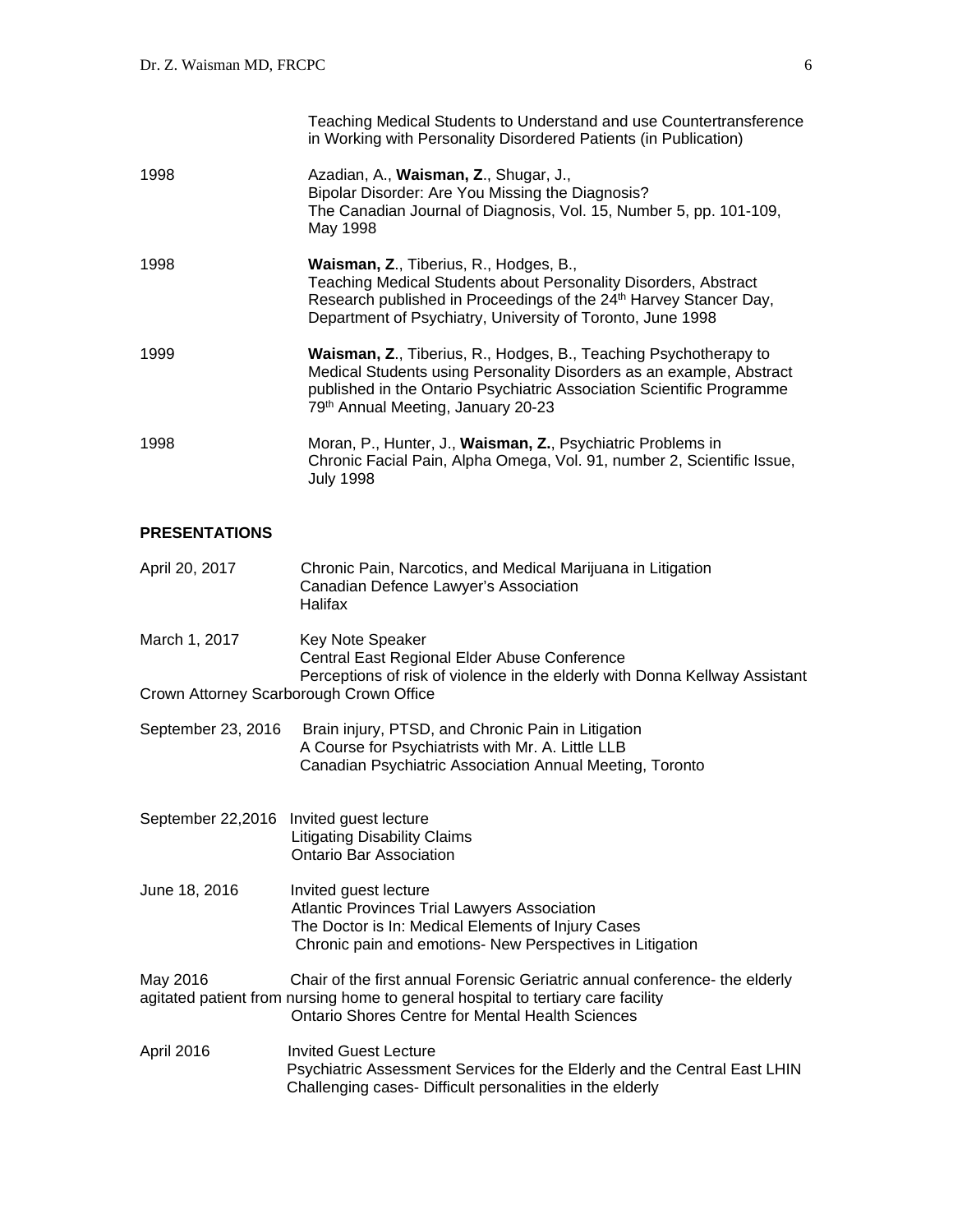| April 2016                                    | <b>Invited Guest Lecture</b><br>Assessing psychiatric impairment under the new catastrophic impairment                                                                                                                                |
|-----------------------------------------------|---------------------------------------------------------------------------------------------------------------------------------------------------------------------------------------------------------------------------------------|
|                                               | guides as part of the Upper Law Society of Canada Oatley McLeish annual course                                                                                                                                                        |
| October 2015                                  | <b>Invited Guest Lecture</b><br>Geriatric Mental Health Day<br>Ontario Shores and the Central East LHIN<br>Personality Disorders in the elderly                                                                                       |
| September 2015                                | <b>Invited Guest Lecture</b><br>Assessing Capacity in Traumatic Brain Injured Patients<br>Oatley Vigmond Conference for Health Care Professionals                                                                                     |
| June 2015                                     | PACE Central East LHIN invited guest lecture<br>Assessing Violence in Long Term Care Facilities                                                                                                                                       |
| <b>March 2015</b>                             | <b>Invited Guest Lecture</b><br>The DSM V in medlegal assessments<br>Canadian Defence Lawyers Insurance Defence for Law Clerks Conference                                                                                             |
| September 2014                                | Brain injury, PTSD, and Chronic Pain in Litigation<br>A Course for Psychiatrists with Mr. A. Little, Oatley Vigmond LLP<br>Canadian Psychiatric Association Annual Meeting, Toronto                                                   |
| September 2014                                | Assessing Violence in the elderly with Dr. Lisa Marshall, Forensic<br>Psychologist and Ms. Gail Grant, manager PACE program Central East LHIN<br>Canadian Academy of Geriatric Psychiatry Annual Meeting, Toronto                     |
| May 2011                                      | Managing Violence Risk Chair of CME day at Ontario Shores Centre for<br>Mental Health Sciences with Justice Richard Schneider                                                                                                         |
| November 2010                                 | Co-instructor AMA Guides for the Assessment of permanent impairment<br>Fourth Edition with Dr. R. Guerrero and Dr. H, Platnik at the Canadian Memorial Chiropractic<br>College- Advanced course for catastrophic impairment assessors |
| September 29, 2010<br><b>Board Conference</b> | Invited Guest Speaker- Schedule II Employer's Group Health and Safety<br>Chronic Pain in Employment Issues                                                                                                                            |
| Feb 2009                                      | Invited Guest Presentation- OIAA Annual Meeting Metro Toronto<br>Convention Centre-The Assessment and Treatment of Chronic Pain                                                                                                       |
| Jan 2009.                                     | <b>Invited Guest Lecture-</b><br>Medical Society- Post Traumatic Stress Disorder in Litigation-<br>St. Lucia                                                                                                                          |
| Mar 2008                                      | <b>Invited Guest Lecture-</b><br>University of Toronto Psychopharmacology Day<br>The Psychopharmacology of Opioid Medications for the Treatment of<br>Chronic Pain                                                                    |
| Feb 2008                                      | <b>Invited Guest Lecture</b><br>The Management of the patient with chronic pain<br><b>Ontario Psychiatric Association Annual Meeting</b>                                                                                              |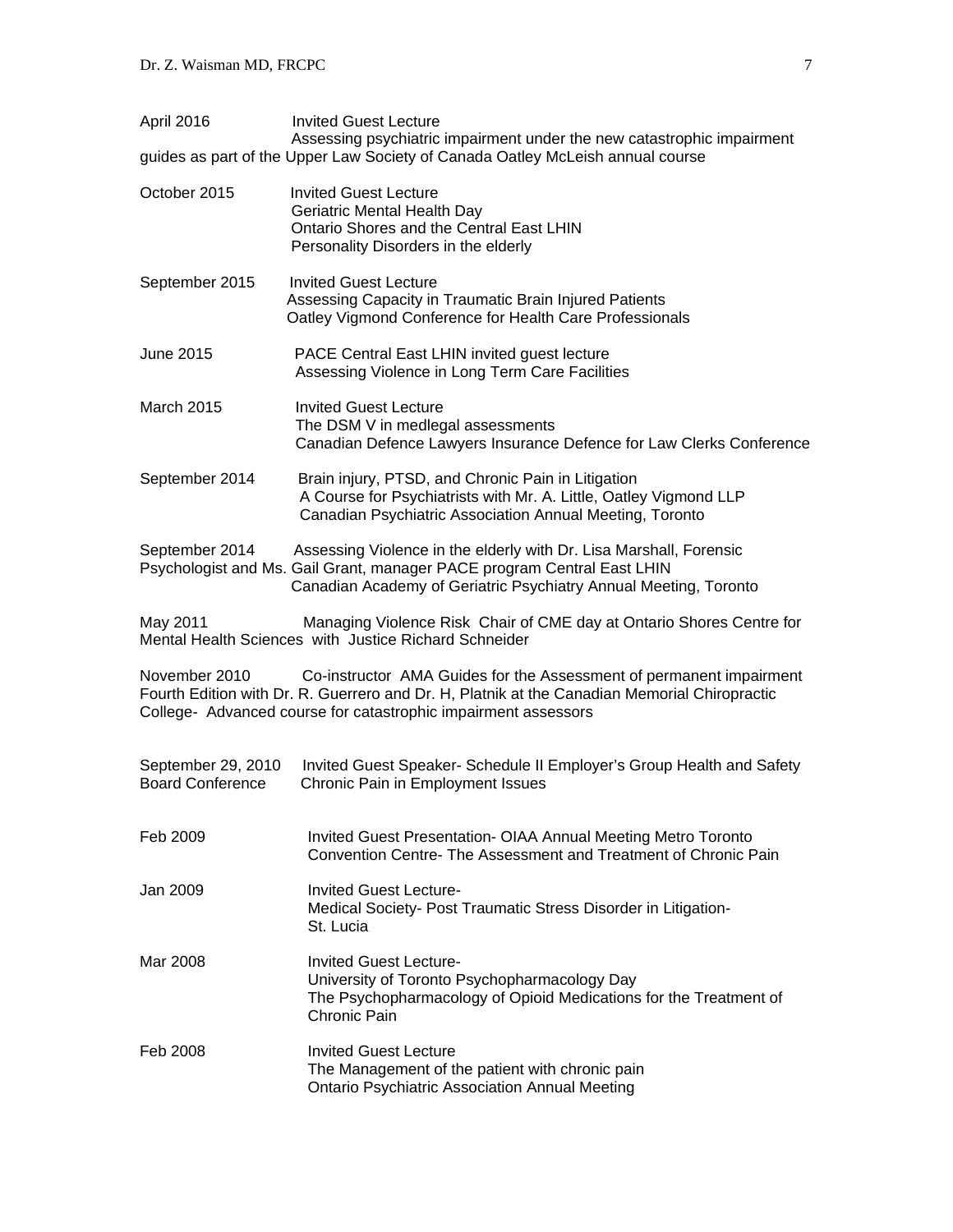| Dec 2007 | <b>Invited Guest lecture</b><br><b>Westpark Assessment Centre</b><br>New Developments in the Management of Chronic Pain                                                              |
|----------|--------------------------------------------------------------------------------------------------------------------------------------------------------------------------------------|
| Feb 2007 | <b>Invited Guest Lecture</b><br>Mount Sinai Hospital<br>Wasser Pain Management Program<br>Mindfulness in Pain Management                                                             |
| Apr 2004 | <b>Course Director Personality Disorders</b><br>Clinic Morning for the family Physician                                                                                              |
| 2003     | <b>Invited Guest Lecturer</b><br>Risk Assessment in Psychiatry<br>Trillium Mental Health Centre                                                                                      |
| 2002     | <b>Invited Guest Lecturer</b><br>The Anti-Social and Borderline Patient<br>North York ACT Teams                                                                                      |
| 2001     | Managing the Violent Patient for ACT Team Members<br><b>Ontario Psychiatric Association</b>                                                                                          |
| 2001     | Guest Lecturer,<br><b>Teaching Skills for Residents</b>                                                                                                                              |
| 2000     | <b>Invited Guest Lecturer</b><br>Dealing with the Personality Disordered Patient<br>Canadian Mental Health Association (50 participants)                                             |
| 1999     | The Implication of Expertise in Faculty Development<br>The Association of Academic Psychiatry, New Orleans<br>Dr. R. Tiberius, Dr. B. Hodges and Dr. M. Hanson                       |
| 1999     | <b>Teaching Medical Students about Psychotherapy</b><br>Canadian Association of Psychiatry Symposium<br>49th Annual Meeting, Dr. Abbey, Dr. Hodges, Dr. Lezyz                        |
| 1999     | Residents as Teachers in Psychiatry<br>The Canadian Association of Psychiatry Workshop<br>49th Annual Meeting<br>Dr. Abbey, Dr. Hodges, Dr. Waisman                                  |
| 1999     | Ontario Psychiatric Association Symposium<br>Teaching Medical Students about Dealing with the Difficult Patient<br>Moderator and Presenter, Dr. Hodges, Dr. Tiberius                 |
| 1999     | Centre for Research in Education<br>Grand Rounds, University of Toronto<br>Invited to speak on Relation of Development of Personality<br>Disorders Course to the Theory of Expertise |
| 1999     | Annual Conference for Family Physicians,<br>Marriott Hotel, Toronto,<br>Workshop on Communication Skills for Family Physicians                                                       |